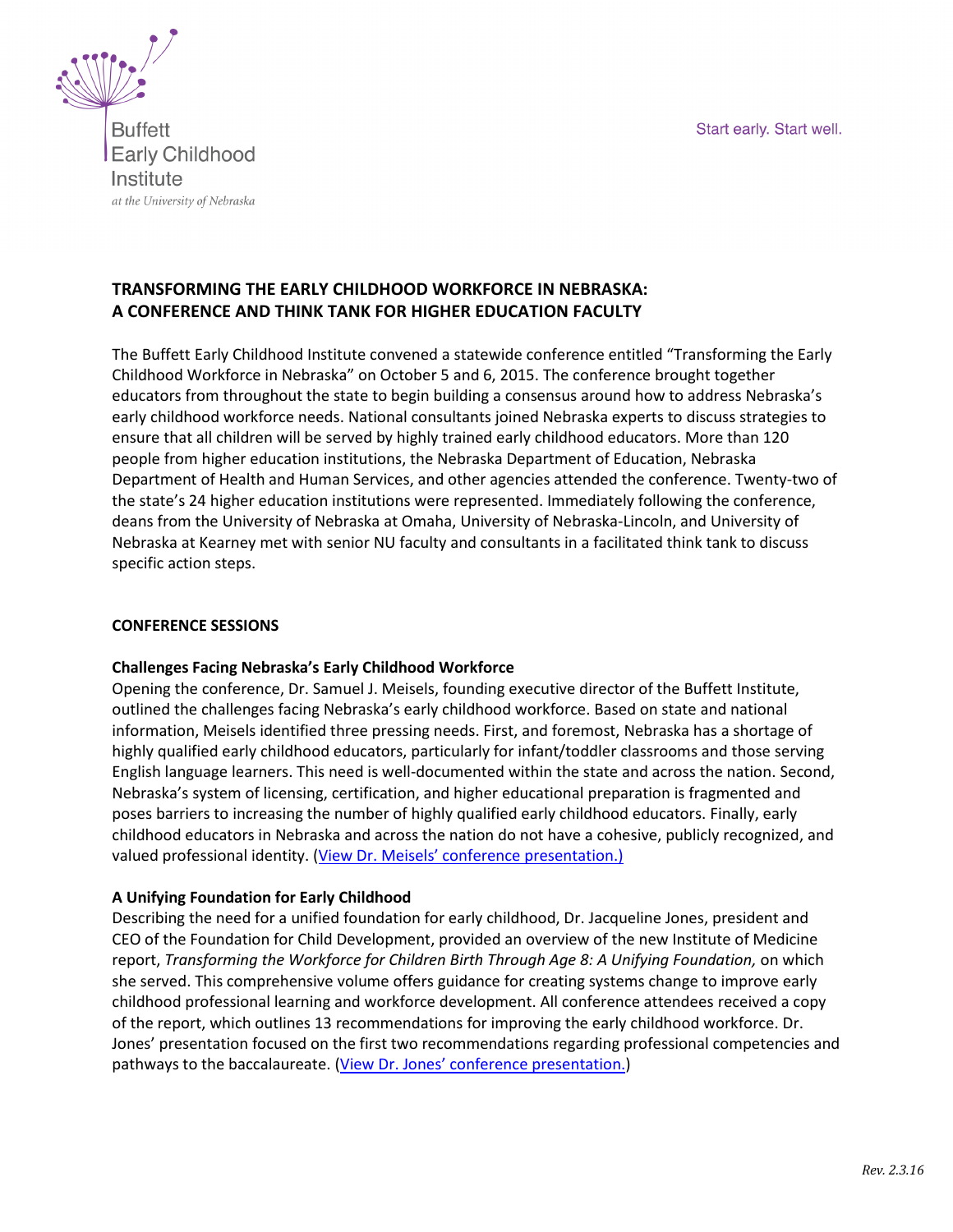### **Landscape of Higher Education Early Childhood Degree Programs**

To provide an overview of the landscape of early childhood higher education programs, Dr. Marcy Whitebook, founding director of the Center for the Study of Child Care Employment (CSCCE) at the University of California-Berkeley, presented findings from *The Nebraska Higher Education Inventory*, a study conducted by CSCCE in conjunction with the Buffett Institute. CSCCE has conducted surveys of higher education programs in seven states; Nebraska was its most recent. Focusing on variations in program content, age-group focus, student field-based learning, and faculty characteristics, the *Nebraska Higher Education Inventory* provides the most complete picture to date of the state's early childhood-related offerings and degree programs. The data collected in Nebraska permitted Whitebook to place Nebraska's programs into a national context. ([View Dr. Whitebook's conference presentation](https://www.youtube.com/watch?v=BgcWnUzxCyM).)

#### **Nebraska's Pathways to Becoming an Early Childhood Educator**

Dr. Susan Sarver, director of workforce planning and development at the Buffett Institute, presented an overview of the opportunities and challenges that prospective early childhood educators encounter in Nebraska. She noted that in order to increase the number of highly qualified early childhood educators, effective certification and licensing requirements must be established, a cohesive and publicly recognized professional identity has to be created, and adequate compensation with sustainable career trajectories for educators needs to be possible. Sarver argued that such changes call for a public commitment to early childhood education, integration across systems of higher education, and informed regulatory oversight. ([View Dr. Sarver's conference presentation.](https://www.youtube.com/watch?v=cq5MIMpvFL4))

#### **From Fragmentation to Integration in Higher Education**

Dr. Marjorie Kostelnik, dean of the College of Education and Human Sciences at the University of Nebraska-Lincoln and a member of the IOM report commission, discussed the role of higher education in workforce development. Dr. Kostelnik highlighted the role of higher education in the IOM report, noting particularly the need for an interdisciplinary foundation for early care and education professionals. She identified institutional challenges, professional challenges, and academic constraints that pose barriers to the creation of a cohesive foundation for early childhood. She offered several strategies to meet these challenges and encouraged higher education to understand the urgency of issues and the need to move more quickly toward solutions. ([View Dr. Kostelnik's conference](https://www.youtube.com/watch?v=a4g3ZFki52I)  [presentation.\)](https://www.youtube.com/watch?v=a4g3ZFki52I)

## **Strategic Planning for Sustainable Change**

Two working group sessions enabled attendees to develop specific recommendations for how to advance the state in this area of critical importance. National consultants Laura Bornfreund, deputy director of the New America Foundation, Diane Horm, founding director of the Early Childhood Education Institute at University of Oklahoma at Tulsa, and Sherry Cleary, executive director at the New York Early Childhood Professional Development Institute, served as moderators. Participants were encouraged to formulate questions that served as the basis for a panel discussion at the close of the conference. [\(View the panel session.\)](https://www.youtube.com/watch?v=oMHhT_GLONk)

#### **EMERGENT THEMES FROM THE CONFERENCE**

#### **Shared Vision**

Several themes emerged from the conference and think tank, foremost a need for a shared vision and vocabulary about early childhood educators. The need for a shared vision cut across all the thematic areas, including statewide competencies, higher education preparation, wages, and family child care. In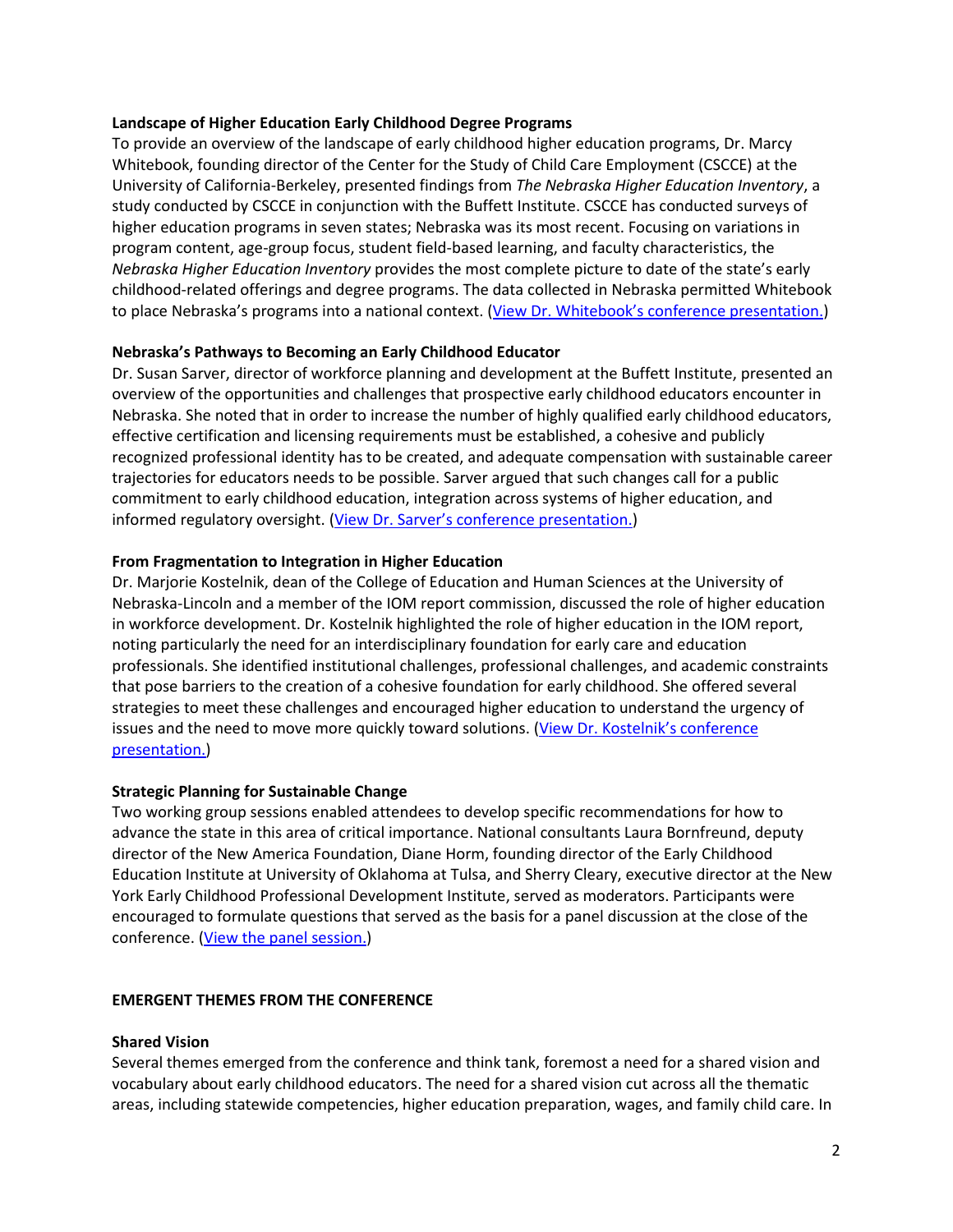addition to a shared vision, participants also emphasized the need to develop strategic communication efforts spanning these areas.

#### **Statewide Competencies**

The recommendations from the IOM/NRC report in combination with National Association for the Education of Young Children (NAEYC) standards were viewed as an excellent starting point for establishing statewide competencies. However, the absence of strategies for measurement of competencies and their link to current course content, degrees, and certifications were seen as barriers. Additionally, participants stressed the importance of ensuring that competencies were culturally appropriate and tied meaningfully to wages and/or qualifications of educators. It became clear that successful development of statewide competencies will require involvement from multiple stakeholder groups, including practitioners.

## **Bachelor's Degree Requirement**

The IOM/NRC report recommends a bachelor's degree with specialized knowledge in early childhood and competencies for all lead educators of children from birth through age 8. This recommendation echoes the recommendation of other NRC reports from the past two decades. Regarding practitioners, concerns were raised about how this recommendation would affect family child care, home visitors, and caregivers from such related fields as social work and nursing. Overall, participants supported a phased implementation process in which higher educational requirements are put in place over time. Moreover, concern was expressed about how a bachelor's degree requirement would affect A.A. degree programs offered by community colleges.

Articulation between 2- and 4-year colleges was also identified as a primary concern. Other issues included the lack of coherence between coursework and field experiences and the near absence of highquality field placement options. Participants identified a need for practitioner professional development as well as of the importance of recruiting high-quality pre-service students. Additionally, the basic skills PRAXIS test required for entry into teacher certification programs was seen as a potential barrier to recruiting students with diverse backgrounds. To be explored is the potential for developing multiple processes/pathways to the bachelor's degree and promoting flexibility within the certification and licensing systems.

## **Inadequate Compensation**

Poor wages and low status of the early childhood profession reinforces the false belief that working in early childhood does not require specialized skills and knowledge. Conference participants overwhelmingly agreed that the lack of adequate compensation for practitioners is a significant challenge to recruiting and retaining high-quality early childhood educators. Low pay not only contributes to practitioners leaving the field for better-paying employment but affects migration within the field as well. Among highly qualified practitioners, inadequate compensation in certain settings (such as infant-toddler classrooms) contributes to movement to public school settings where these educators work with older children, in effect leaving our youngest children with less-qualified educators. Additionally, inadequate compensation hampers recruitment of high-quality student candidates and serves as a disincentive for current practitioners who might otherwise consider additional training.

## **Family Child Care**

In Nebraska, as in most states, family child care—most of it unlicensed—is the predominant system of care for infants and toddlers. State licensing requirements for this type of care are the least restrictive of all settings, and providers vary dramatically in their qualifications and competencies, ranging from a high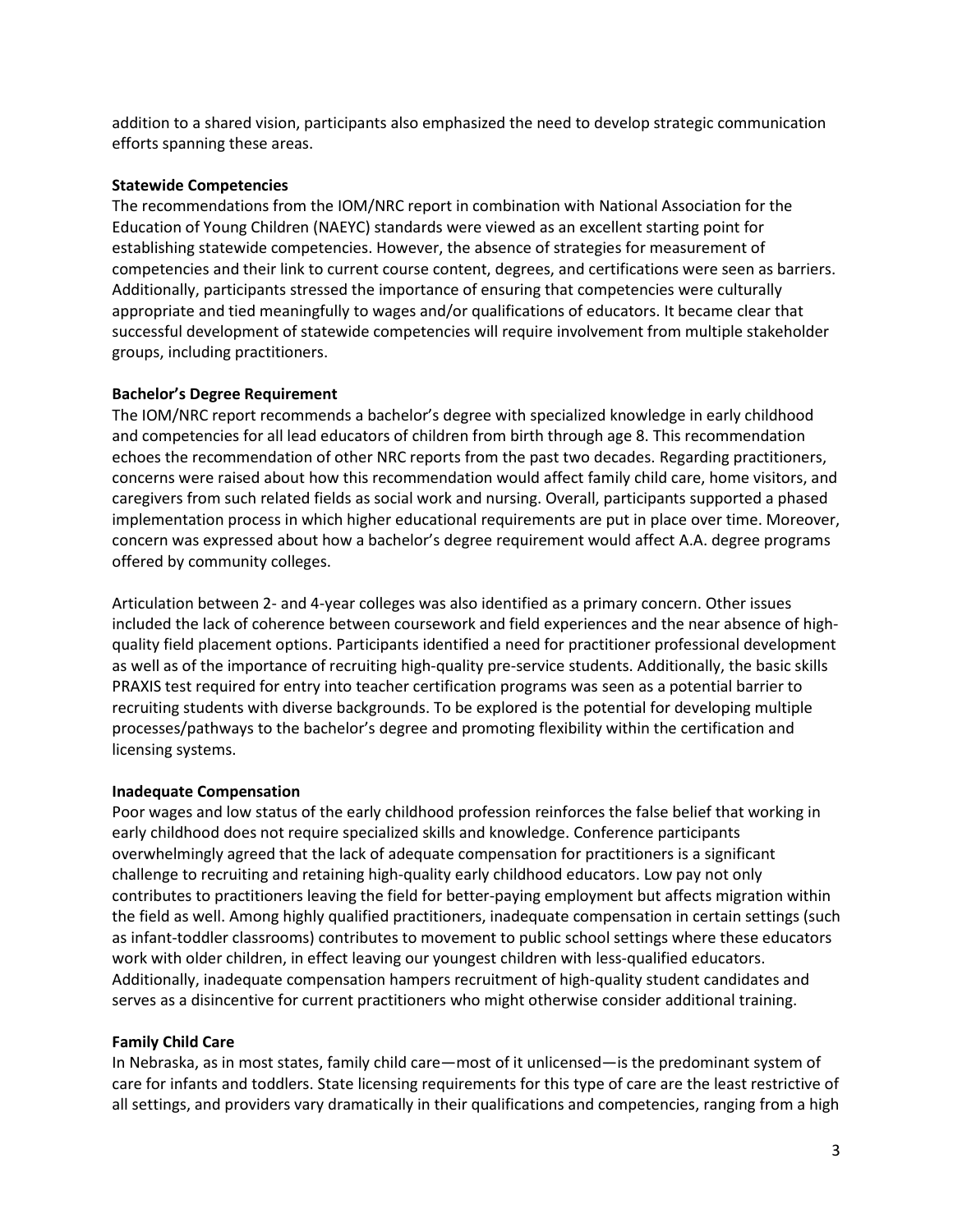school diploma to graduate degrees. Participants agreed that determining how competency requirements apply to the complex system of family child care must be addressed. However, they were clear that before recommendations are made on their behalf, family child care providers must be included in discussions.

## **Strategic Communications**

Conference participants were asked to reflect on ways to integrate efforts across three groups with critical interests in early childhood education in Nebraska: institutions of higher education that provide personnel preparation, state agencies and employers that oversee the process of regulation and certification, and practitioners who work directly with children in a variety of settings. The need for a clear communication strategy across all three of these groups emerged as a central recommendation. Suggestions included ensuring broad participation across stakeholder groups with a specific emphasis on including families and providers, attending to differences in the professional languages used by various stakeholder groups, assuring that messaging is coordinated and consistent, and leveraging technology for both professional networking and information dissemination. *Step up to Quality*, the state's QRIS program, should be approached as an important partner in communication efforts and as a means to make information from the IOM report widely accessible.

## **FOLLOW-UP QUESTIONNAIRE**

Approximately three weeks after the conference, participants received a web-based questionnaire intended to assess the conference's success in building consensus. Specifically, participants were asked about the impact of the conference on their professional networks, their understanding of issues surrounding professional preparation, and what they might do in the future in this arena. More than half of the participants responded to the emailed questionnaire. The figure below details responses to two of these questions.

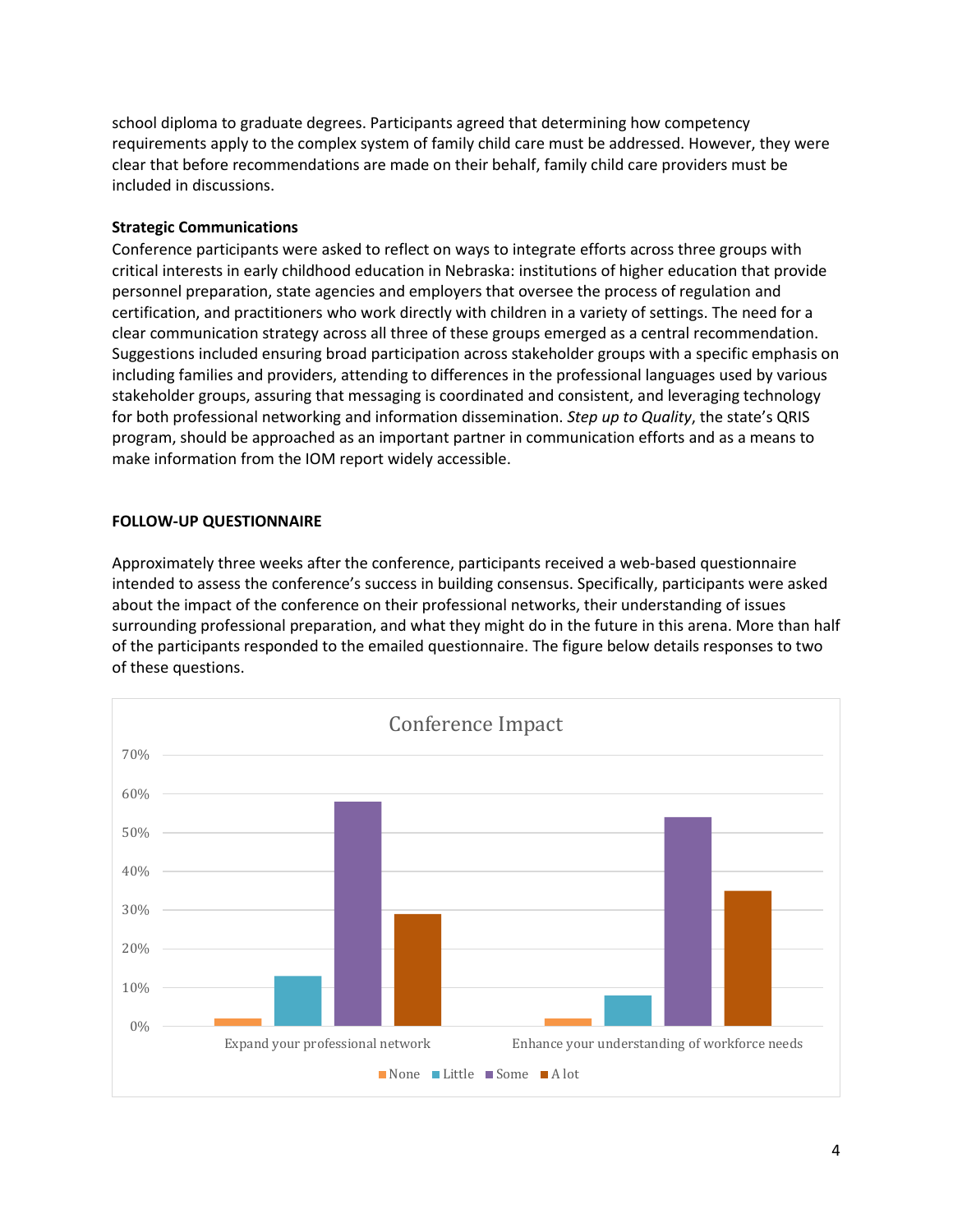More than eight in 10 respondents said they were likely to plan discussion or future activities at their institutions or programs based on the content of the conference. Future activities included informing other faculty about the Buffett Institute, sharing knowledge gained at the conference, and planning revisions of current programs. Several respondents described specific action items already being implemented. Examples include the formation of an early childhood task force, proposal for a new online program, and discussion of practicum placements with local community providers.

When asked what information they would like to obtain from the Buffett Institute, respondents requested research, white papers, web-based resources, and contacts across programs and institutions. The responses demonstrated that participants view the Buffett Institute as a resource for best practices and a transformative [SS1]organization designed to encourage cross-sector conversation and collaborations among a wide range of stakeholders.

## **NEXT STEPS**

The Buffett Early Childhood Institute is committed to ensuring that a skilled, informed, and diverse early childhood workforce is available to all children and recognizes that this requires a collaborative effort across many stakeholder groups. To achieve its goals, the Institute's Early Childhood Workforce Development Program will focus on a variety of immediate, intermediate, and long-term needs. These projects, programs, and proposals will be developed through strategic partnerships intended to build consensus on what Nebraska needs as well as generating, translating, and disseminating research about best practices. Our objective is to bring about needed change by mobilizing collaborative action across stakeholder groups. Examples include:

- Lead the process of creating a shared vision and generating strategies to achieve the vision by convening think tank sessions with targeted stakeholder groups in order to:
	- $\circ$  Establish statewide guidelines for practicum requirements in early childhood.
	- o Strengthen articulation between 2- and 4-year institutions.
	- o Describe competencies demonstrated by highly qualified early childhood educators.
- Mount strategic communication campaigns designed to increase public understanding of the importance of high-quality early childhood education that elevate the profession and increase commitment from state and local decision makers.
- Establish research-based strategies through a series of white papers that address a unified vision for Nebraska's early childhood profession. For example:
	- $\circ$  Shifting the policy paradigm in early childhood from employment support for parents to education for children.
	- o Best practices in early childhood higher education preparation programs.
- Provide stakeholders with current data through targeted research reports. For example:
	- o Infant/toddler early childhood preparation programs.
	- $\circ$  Nebraska's early childhood workforce and the settings in which they work.
	- o Public attitudes of Nebraska's population toward early childhood and its workforce.
- Provide assistance to IHEs in establishing evidence-based, innovative practices for early childhood preparation as cohort programs or intensive summer study.
- Provide statewide professional development for faculty in areas identified by the *Nebraska Higher Education Inventory*.
- Create and maintain infrastructure and support needed for inter-institutional collaboration that